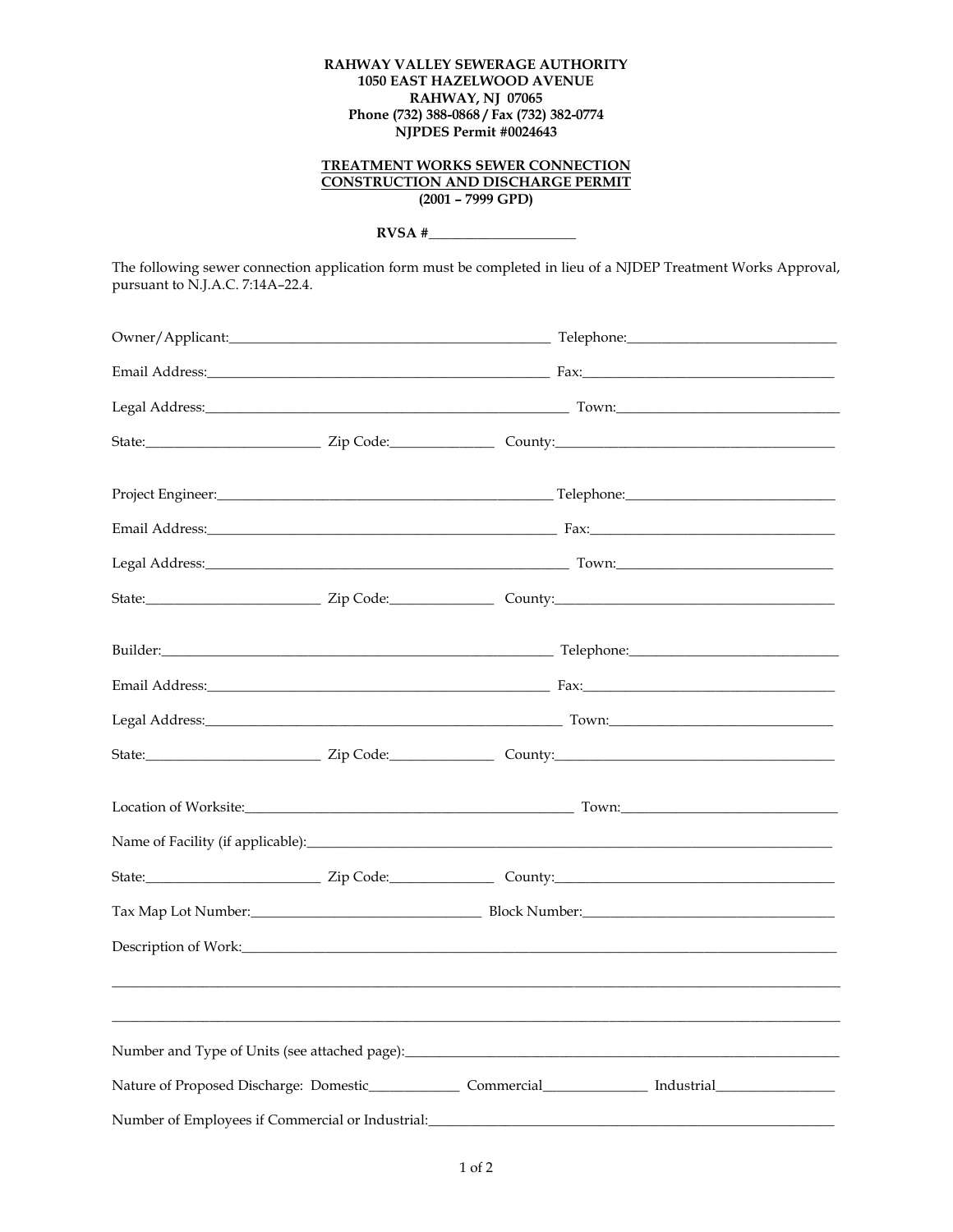## **RAHWAY VALLEY SEWERAGE AUTHORITY TREATMENT WORKS SEWER CONNECTION CONSTRUCTION AND DISCHARGE PERMIT (CONT'D.) (2001 – 7999 GPD)**

| Population to be served:<br><u>Patrons served:</u><br>Patrons served:<br>Patrons served:<br>Patrons served:<br>Patrons served:<br>Patrons served:<br>Patrons served:<br>Patrons served:<br>Patrons served:<br>Patrons served:<br>Patrons served                                                                        |
|------------------------------------------------------------------------------------------------------------------------------------------------------------------------------------------------------------------------------------------------------------------------------------------------------------------------|
| $(2001 - 7999)$                                                                                                                                                                                                                                                                                                        |
| Provide explanation of how "Anticipated Design Flow" was calculated: _______________________________                                                                                                                                                                                                                   |
| Application Fee of \$125.00, payable to RVSA, must be submitted with your application.                                                                                                                                                                                                                                 |
| Circle one: Cash / Check Name on Check:                                                                                                                                                                                                                                                                                |
|                                                                                                                                                                                                                                                                                                                        |
| One (1) set of plans (utilities only) must be submitted with your application. Attached: Yes________ No_________                                                                                                                                                                                                       |
|                                                                                                                                                                                                                                                                                                                        |
|                                                                                                                                                                                                                                                                                                                        |
| Name: Title: Title: Title: Title: Title: Title: Title: Title: Title: Title: Title: Title: Title: Title: Title: Title: Title: Title: Title: Title: Title: Title: Title: Title: Title: Title: Title: Title: Title: Title: Title:                                                                                         |
| Authorization to Sign Application Resolution dated: ____________________________                                                                                                                                                                                                                                       |
|                                                                                                                                                                                                                                                                                                                        |
|                                                                                                                                                                                                                                                                                                                        |
|                                                                                                                                                                                                                                                                                                                        |
| Note: Your original signed application along with the plans and application fee must be submitted to the RVSA by<br>the first Thursday of the month in order to be considered by the Board of Commissioners during that month. Please<br>include any other documents that you think are pertinent to your application. |

I certify that no downspouts, sump pumps or other non-contaminated water will be discharged into this connection. I further certify that the forgoing statements made by me are true. I am aware that if any statements made herein are false, I am subject to criminal penalties, which include incarceration.

Signature of Applicant/Owner Date Signature of Municipality Date Date

 $\Box$ 

Updated & Effective 7/30/13

Signature of RVSA Representative Date

\_\_\_\_\_\_\_\_\_\_\_\_\_\_\_\_\_\_\_\_\_\_\_\_\_\_\_\_\_\_\_\_\_\_\_\_\_\_\_\_\_\_\_\_\_\_\_\_\_\_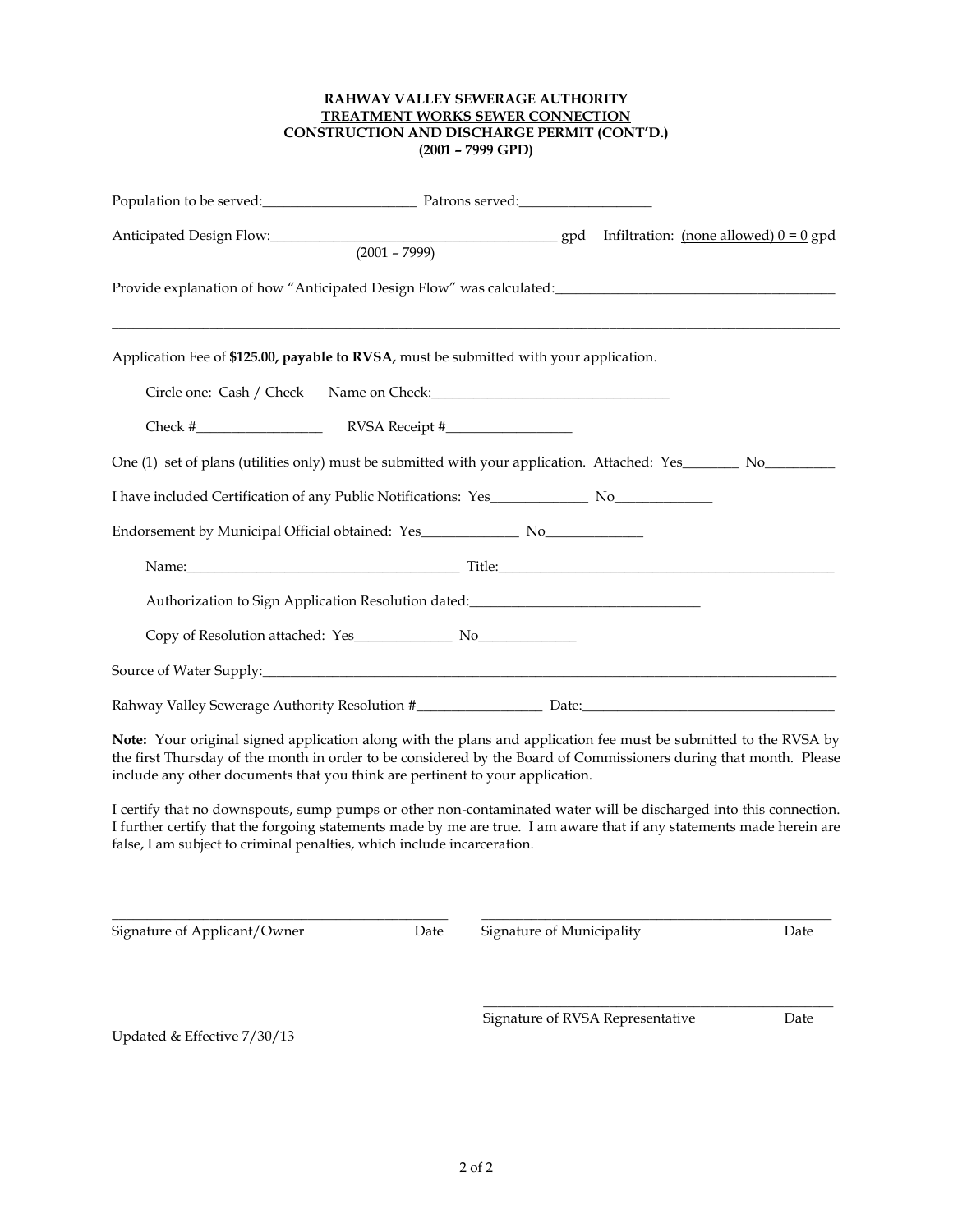## New Jersey Department of Environmental Protection Regulation N.J.A.C. 7:14A–23.3 Design Flow Calculation Listing

**7:14A-23.3 Projected flow criteria.** This is a courtesy copy of this rule. All of the Department's rules are compiled in Title 7 of the New Jersey Administrative Code.

(a) The values specified below are to be used in computing the projected flow to wastewater conveyance and treatment facilities and when making an application for a treatment works approval pursuant to N.J.A.C. 7:14A-22. The specific measurement unit listed for each category shall be used as the basis for the projected flow. No additional provisions for inflow and infiltration are required. For the purposes of design only, other values, proposed by the design engineer, through actual water usage data, may be accepted at the Department's discretion, with an appropriate safety factor. However, all determination concerning whether or not any specific project requires a treatment works approval and/or sewer ban exemption shall be based upon the projected flow criteria established below. These criteria are not mandated to be used by sewerage authorities as a basis for establishing local user fees and/or connection fees.

| <b>Type of Establishment</b>                                             | <b>Measurement Unit</b> | <b>Gallons Per Day</b> |  |  |  |
|--------------------------------------------------------------------------|-------------------------|------------------------|--|--|--|
| <b>Residential Dwellings</b>                                             |                         |                        |  |  |  |
| (single family home, duplex units, townhouses, condominiums, apartments) |                         |                        |  |  |  |
| 1 bedroom unit                                                           | Per Dwelling            | 150                    |  |  |  |
| 2 bedroom unit                                                           | Per Dwelling            | $\overline{225}$       |  |  |  |
| 3 bedroom unit or larger                                                 | Per Dwelling            | 300                    |  |  |  |
| 1 bedroom unit (age restricted)                                          | Per Dwelling            | 110                    |  |  |  |
| 2 bedroom unit (age restricted)                                          | Per Dwelling            | 170                    |  |  |  |
| 3 bedroom unit (age restricted)                                          | Per Dwelling            | 225                    |  |  |  |
| Transit dwelling units                                                   |                         |                        |  |  |  |
| Hotels                                                                   | Bedroom                 | 75                     |  |  |  |
| Lodging houses and tourist homes                                         | Bedroom                 | 60                     |  |  |  |
| Motels and tourist cabins                                                | Bedroom                 | 60                     |  |  |  |
| Boarding houses (max. permitted occupancy)                               | Boarder                 | 50                     |  |  |  |
| Camps                                                                    |                         |                        |  |  |  |
| Campground - Mobile rec. vehicle/Tent                                    | <b>Site</b>             | 100                    |  |  |  |
| Parked mobile trailer site                                               | Site                    | 200                    |  |  |  |
| Children's camps                                                         | Bed                     | 50                     |  |  |  |
| Labor camps                                                              | Bed                     | 40                     |  |  |  |
| Day camps--no meals                                                      | Person                  | 15                     |  |  |  |
| Restaurants (including washrooms and turnover)                           |                         |                        |  |  |  |
| Average restaurant                                                       | Seat                    | 35                     |  |  |  |
| Bar/Cocktail lounges                                                     | Seat                    | 20                     |  |  |  |
| Fast food restaurant                                                     | Seat                    | 15                     |  |  |  |
| 24 hour service restaurant                                               | Seat                    | 50                     |  |  |  |
| Curb service/Drive-in restaurant                                         | Car Space               | 50                     |  |  |  |
| $\overline{\text{Clubs}}$                                                |                         |                        |  |  |  |
| Residential                                                              | Member                  | 75                     |  |  |  |
| Nonresidential                                                           | Member                  | 35                     |  |  |  |
| Racquet club                                                             | (Per Court Per Hour)    | 80                     |  |  |  |
| Bathhouse with shower                                                    | Person                  | 25                     |  |  |  |
| Bathhouse without shower                                                 | Person                  | 10                     |  |  |  |